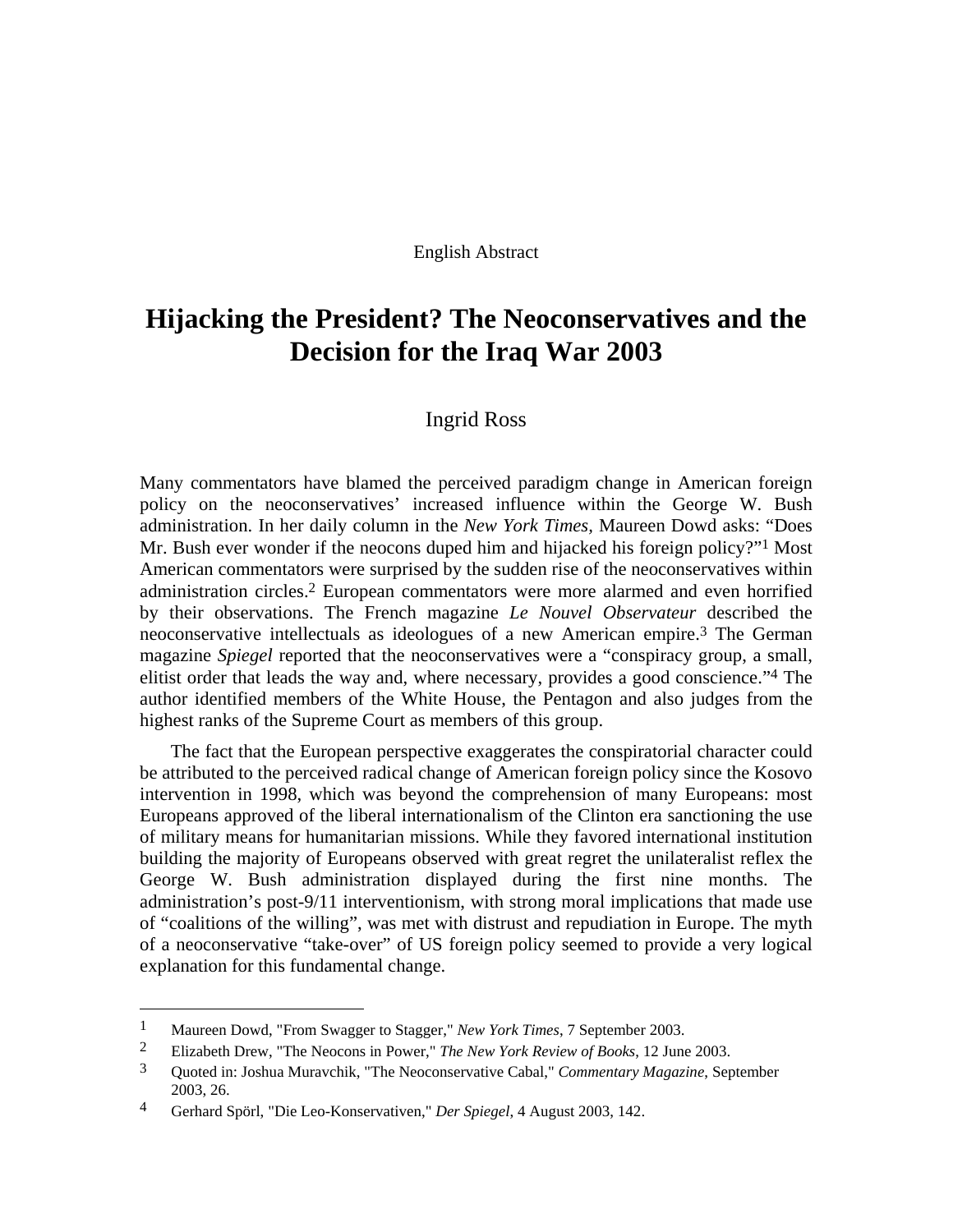Many authors, who can be seen as part of the neoconservative network, have tried to play down the importance of their influence. Their methods have included self-irony, as exemplified by the caricature in the *Weekly Standard*. Irving Kristol, the self-named "godfather of neoconservatism", took the claim of Howard Dean that "the president had been captured by the neoconservatives around him", as an occasion to define neoconservatism.[5](#page-1-0) Max Boot, another neoconservative intellectual of a younger generation, tried to prove the most common accusations wrong in his article, "Think Again: Neocons". He challenged allegations that neoconservatives were Jews who would only act to defend the interest of Israel; that the neoconservatives were a well organized, well funded conspiracy group and that neoconservatives were opposing multilateralism.<sup>[6](#page-1-1)</sup> In his article "The Neoconservative Cabal", Joshua Muravchik also attempted to explain the influence of the neoconservatives on the George W. Bush administration's foreign policy. He points out that the administration has followed the neoconservative direction in some foreign policy areas, but he also suggests that the President would have come to the same conclusions without the presence of neoconservatives among his advisors. Muravchik claims that only the memoirs of the president could give a definitive answer to this question.[7](#page-1-2) 

## **WHAT IS A "NEOCONSERVATIVE"?**

This discussion illustrates that it is necessary to first define the term "neoconservative" that is being used increasingly on opinion pages on both sides of the Atlantic. The term "neoconservative" goes back to a group of dissidents in the Democratic Party in the 1960s and 70s, who were called so by their opponents in the Democratic Party. At the time their criticism focused primarily on domestic issues, whereas in the present political debate, the term is used only for adherents of a foreign policy concept. After the defeat of the "evil empire" and the end of the Cold War, several intellectuals called for the US to use its unrivaled power to advance national interests on the international stage.<sup>8</sup> The spread of democratic values was to provide for peace and stability in the international system, according to their theory.<sup>9</sup> This worldview, marked by traits of Wilsonianism<sup>10</sup>, is also described as "democratic globalism" by the pundit Charles Krauthammer.<sup>11</sup> But while President Woodrow Wilson relied on international norms and institution-building

<span id="page-1-0"></span><sup>5</sup> Irving Kristol, "The Neoconservative Persuasion: What it was, and what it is," *The Weekly Standard*, 25 August 2003, 23-25.

<span id="page-1-1"></span><sup>6</sup> Max Boot, "Think Again: Neocons," *Foreign Policy* (104), 2004, 20-28.

<span id="page-1-2"></span><sup>7</sup> Muravchik, "The Neoconservative Cabal," 33.

<span id="page-1-3"></span><sup>8</sup> For example: Charles Krauthammer, "The Unipolar Moment," *Foreign Affairs* 70 (1), 1990/1991; William Kristol und Robert Kagan, "Toward a Neo-Reaganite Foreign Policy," *Foreign Affairs* 75 (4), 1996.

<span id="page-1-4"></span><sup>&</sup>lt;sup>9</sup> This conviction can also be found among proponents of Democratic Peace Theory: Christopher Layne, "Kant or Cant: The Myth of the Democratic Peace," *International Security* 19 (2), 1994.

<span id="page-1-5"></span> $10$  The term Wilsonianism refers to a vision of international order that is based on peace, democracy, and free trade. The underlying principles were put forward in a fourteen-point program at the end of the First World War in 1918 by President Woodrow Wilson.

<span id="page-1-6"></span><sup>11</sup> Charles Krauthammer, *Democratic Realism: An American Foreign Policy for a Unipolar World*, Washington, D.C.: The AEI Press, 2004.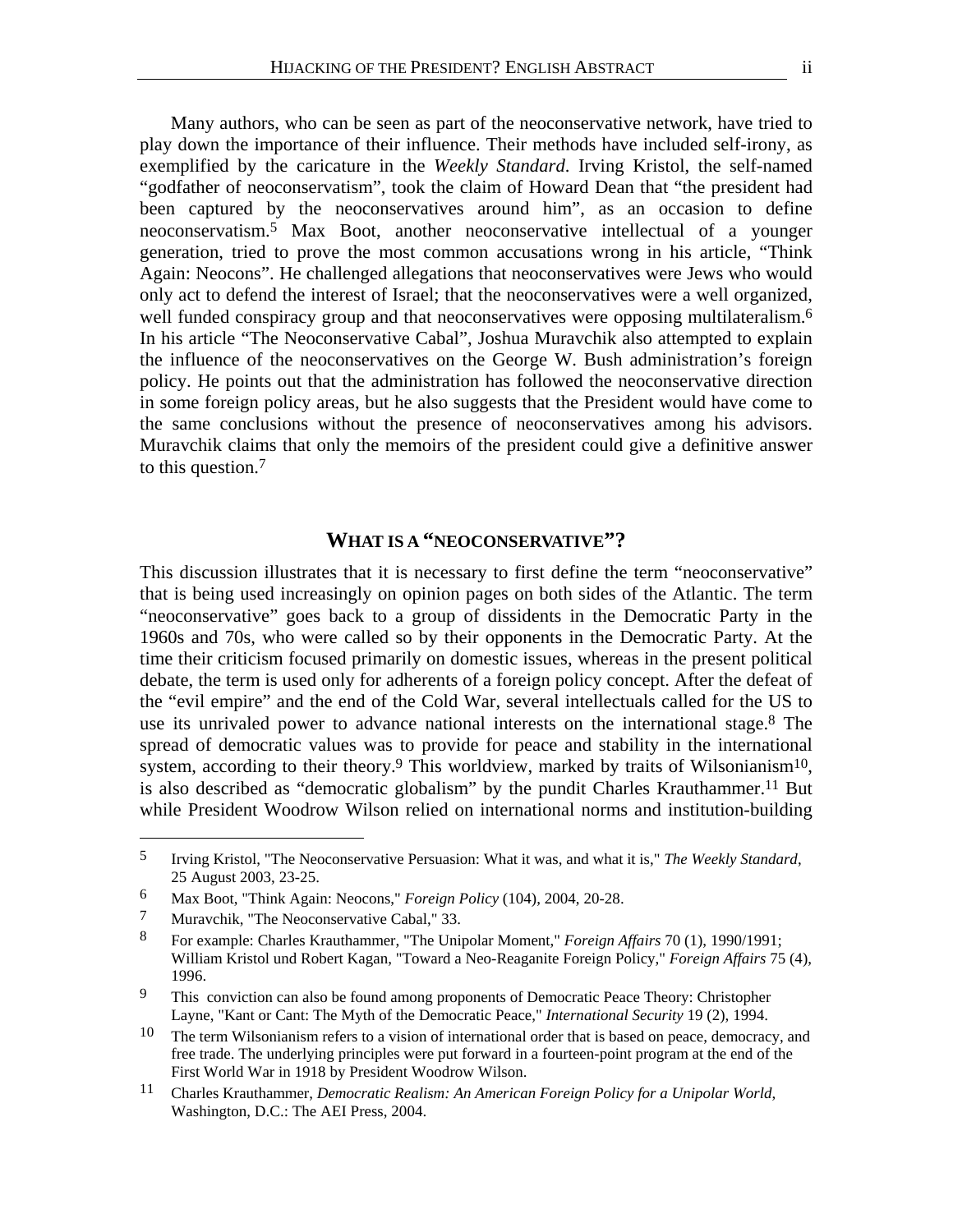to foster an international environment of peace and stability, the neoconservatives today have lost faith in the enforceability of international norms and put *realpolitik* into the foreground using military means.[12](#page-2-0) 

### **ASSESSING THE NEOCONSERVATIVES' INFLUENCE**

This paper examines the extent of neoconservatives indeed had such an influence on Bush's decision to go to war against Iraq in 2003. Was this influence indeed great enough to warrant talk of a "hijacked president"? The neoconservative policy network, whose members are partly officials in the George W. Bush administration and partly organized in think tanks, helped to put war against Iraq on the agenda in the global war on terrorism after the 9/11 terrorist attacks. My recourse to policy network theory permits a systematic evaluation of the degree to which members share ideology, values and policy preferences and the frequency and quality of interaction between the members of the policy network. It serves as an explanatory model for the influence of its members on the policy outcome, in this case the regime change in Iraq by military means. William Kristol, Robert Kagan and Paul Wolfowitz share the same normative beliefs and a high level of interaction can be observed among them. They can therefore be seen as the center of the neoconservative policy network. The decision making process for the Iraq war, however, has been dominated by Richard Perle, Chairman of the *Defense Policy Board* and the neoconservative Pentagon official Douglas Feith. They both disagreed with some aspects of the ideology of the *democratic globalists*, but can still be seen as part of the neoconservative policy network. After the end of the Cold War, the neoconservatives adopted a foreign policy agenda aimed to promote democracy throughout all regions of the world under US hegemony, while Pentagon officials especially focused on the Middle East region.

According to a definition by Max Weber, power consists of a person's opportunity within a social relationship to impose his own will on another person even against his resistance, no matter what this opportunity is based upon.[13](#page-2-1) In other words, evidence of influence could be witnessed in the persuasion of a person to act in a way he would not have acted otherwise. This means that the neoconservatives' influence can only be accurately measured if it could be shown how President George W. Bush would have acted had the neoconservatives not strongly promoted a military intervention against Iraq. This leads to a highly problematic counterfactual line of argument that is impossible to prove empirically. However, it is conceivable that the administration might have had other motives for a regime change in Iraq: economic interests in the Gulf region, strategic concerns about the military presence in Saudi Arabia, humanitarian motives or even personal motives of revenge, since Saddam Hussein's stooges tried to kill George W. Bush's father in 1993. But whatever the motives, the neoconservatives were successful in achieving one clear objective on their agenda, namely regime change in Iraq by means of military intervention.

<span id="page-2-0"></span><sup>12</sup> Kristol, "The Neoconservative Persuasion: What it was, and what it is," 24.

<span id="page-2-1"></span><sup>13</sup> Max Weber, *Wirtschaft und Gesellschaft: Grundriss der verstehenden Soziologie*, 5., rev. Ausgabe, Tübingen: Mohr, 1980, 28.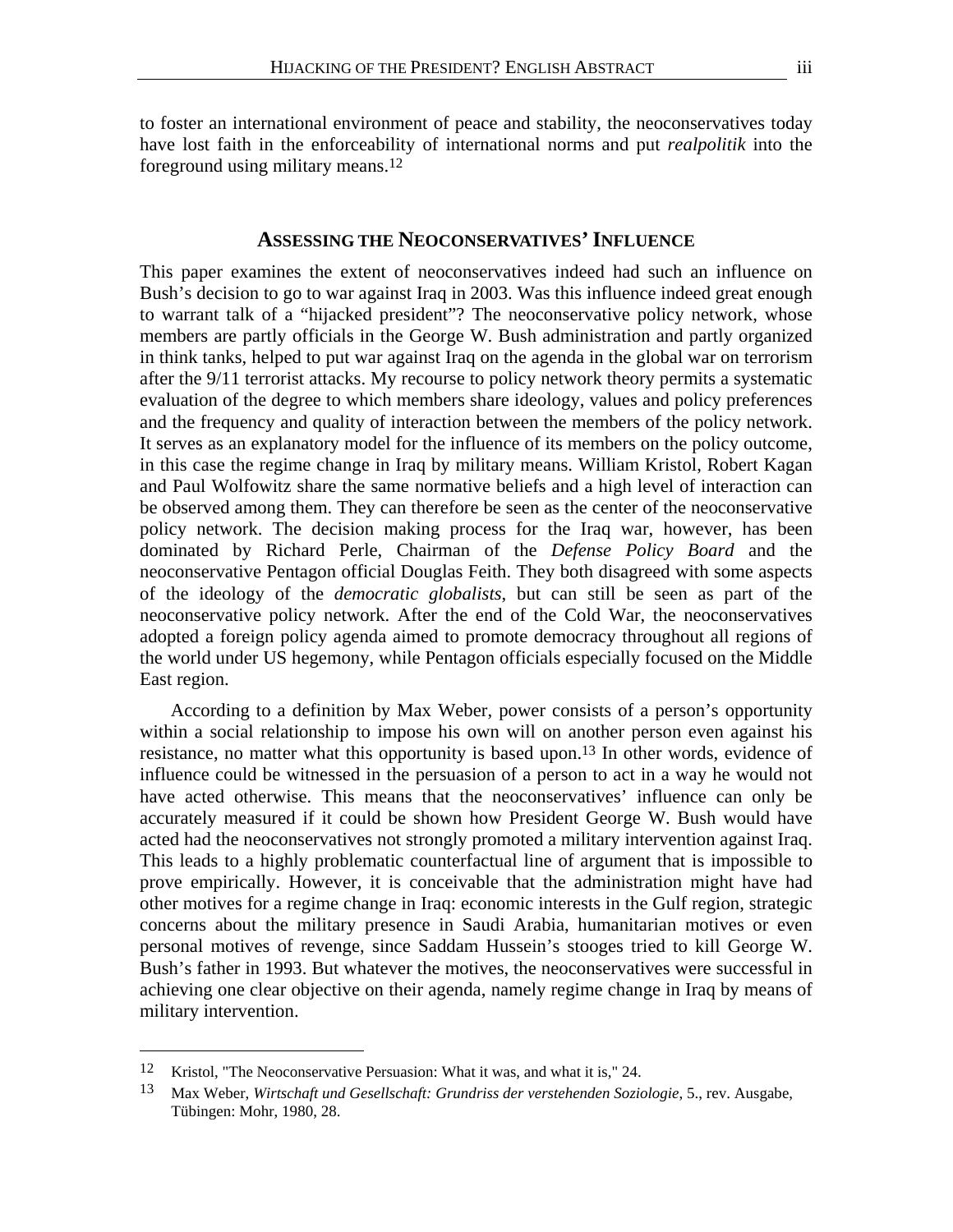The neoconservatives influenced policy decisions by deliberately guiding the flow of information about 1) the Iraqi WMD program and 2) the connection between Saddam Hussein and the attacks of 9/11, not only to the President, but also Congress and the American public. While this paper focuses on the neoconservative policy recommendation of regime change in Iraq by military means, it is important to remember that the neoconservatives hadn't taken over the Bush administration's entire foreign policy after September 11, 2001 as some commentators have suspected. In other areas, such as North Korea and Iran, the administration has not followed the neoconservatives' policy recommendations.[14](#page-3-0) The analysis of the decision-making process from the neoconservative perspective also necessarily ignores the influence of other interest groups and policy networks that were simultaneously promoting a regime change in Iraq by military means.

The neoconservative influence on the administration's Iraq policy is put further into context when taking into account the favored strategy of Paul Wolfowitz and William Kristol (*The Project for A New American Century);* their push for the establishment of an enclave in the southern part of the country has not ultimately been implemented. Secretary of Defense Donald Rumsfeld and General Tommy Franks were in charge of the military operational planning of the Iraq war, while the neoconservatives exerted more influence concerning the post-war reconstruction planning by setting up the Pentagon's *Office of Special Plans* (OSP). But by relying on information from the *Iraqi National Congress,* the neoconservatives were predicting a post-war scenario that was not very realistic: Iraqis would welcome the liberation through US forces and deal in a peaceful and respectful manner with their newly won freedom. To this day, fundamentalist forces still conduct a guerilla war against US-led troops and the Iraqi administration in Baghdad, so that the perspective of the Iraqi people living together peacefully as a precondition for democracy is rather dim. After the regime in Baghdad fell in April 2003, looting and chaos took hold of the city, which can mainly be attributed to insufficient planning of the OSP.

While these developments have put the neoconservatives into the spotlight, the central question about America's role in the world still remains unanswered. As the 2004 election campaign has shown, there still is no consensus – neither among the American public nor administration officials, let alone the different parties – as to what kind of responsibility or obligation the overwhelming military power of the US entails. In his article, "The neoconservative moment", Francis Fukuyama has summed up the lessons learned for the neoconservatives as follows:

The United States should understand the need to exercise power in pursuit of both its interests and values, but also to be more prudent and subtle in that exercise. The world's sole superpower needs to remember that its margin of power is viewed with great suspicion around the world and will set off countervailing reactions if the power is not exercised judiciously.[15](#page-3-1)

<span id="page-3-0"></span><sup>14</sup> James Fallows, "Blind Into Baghdad," *The Atlantic Monthly*, Jan/Feb 2004, 53-74.

<span id="page-3-1"></span><sup>15</sup> Francis Fukuyama, "The Neoconservative Moment," *The National Interest* 76, 2004, S. 66 f.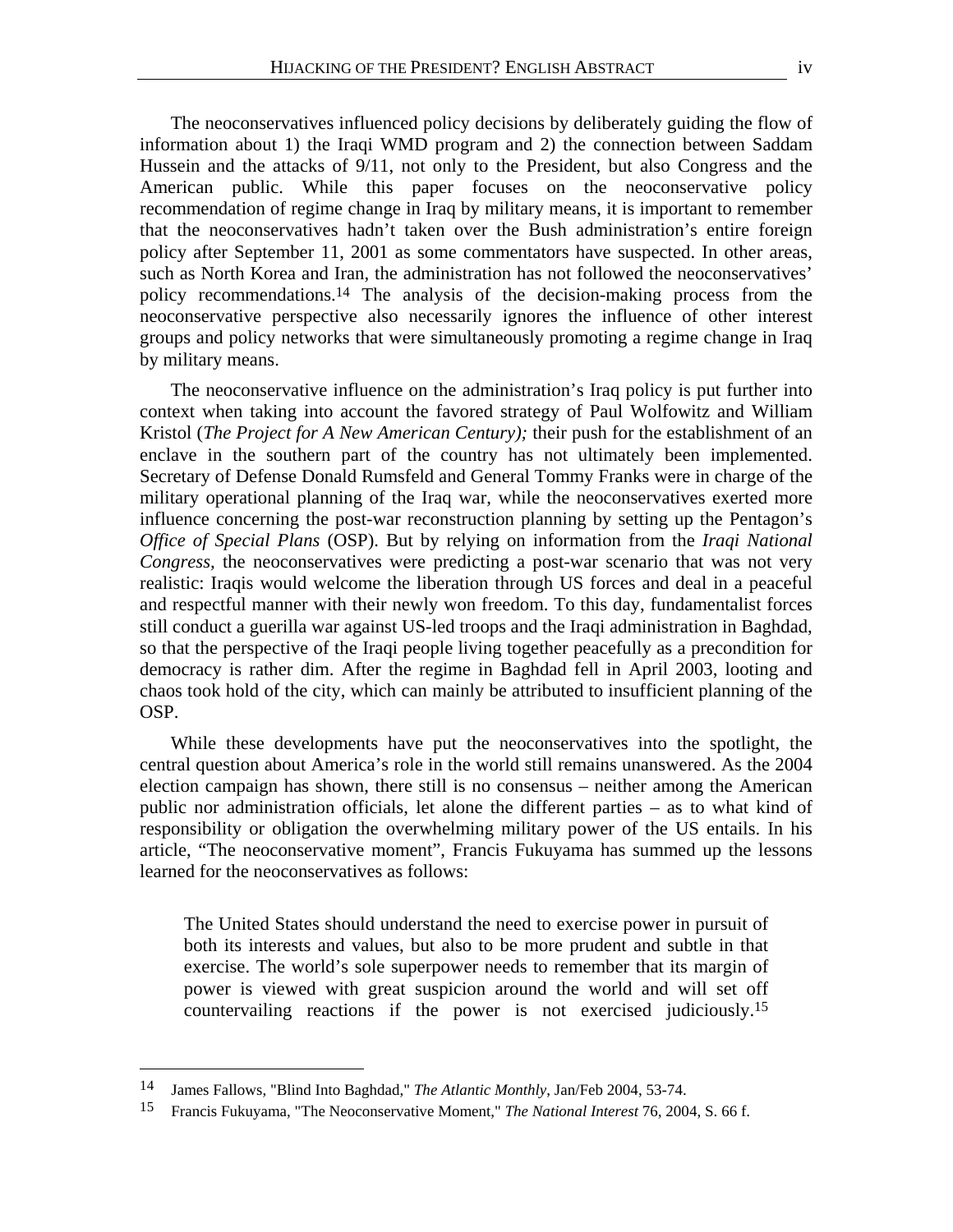It remains to be seen if the neoconservatives, who were called "liberals mugged by reality" during the 1970s, will become "neoconservatives mugged by reality" after their misjudgment in Iraq.

## **STRUCTURE OF THE PAPER**

The fact that there is no consistent definition of neoconservative ideology poses a central problem in dealing with the research literature. As a result of varying definitions, the assessment of neoconservative influence leads to different conclusions. In the first chapter, therefore, I establish a definition of neoconservatism and neoconservative actors, examining the origins of the intellectual tradition and their continuities with the *democratic globalists*. The first generation of neoconservatives, united by their staunch anticommunism, bear a great similarity to the second generation during the 1990s, who put American hegemony and the spread of American values at the heart of their considerations; both groups emphasize the importance of values and morale in foreign policy.

The second chapter analyzes the neoconservative policy network which developed during the years of the Clinton administration and gained significance through George W. Bush's patronage decisions after he won the 2000 presidential election. The concept of policy networks established by a shared ideology and institutionalized interaction between members, functions as an explanatory model for the influence on policy output. The neoconservative policy network with the goal of regime change in Iraq consists of concentric circles, where those around William Kristol can be seen as the ideological center. Other members of the policy network share the same policy goal, but for slightly different motives.

The third chapter puts the neoconservative ideas into perspective with regard to the members of the Bush administration and examines their impact on the decision to go to war against Iraq in 2003. According to the premises of presidential politics, political decisions are influence by individual worldviews on the one hand and the president's governing style on the other hand. I therefore examine President Bush's worldview and those of his cabinet level advisors. Since President Bush had little knowledgeable of and only limited experience in foreign policy at the time of his inauguration, the worldview of his advisory team, also called "the Vulcans", deserve close inspection.

The decision to go to war against Iraq will function as an empirical case study for the neoconservatives' influence. The fourth chapter presents an analysis of the policy process – agenda setting, policy formulation, policy implementation and evaluation – focusing on the agenda setting and policy formulation stages. After the terrorist attacks on September 11, 2001 the neoconservatives were able to push their agenda of regime change in Iraq into the foreground. The government's reaction to 9/11 took shape as a global war on terrorism and a long-term reorientation of the foreign policy strategy as laid out in the National Security Strategy in 2002. The perceived danger of terrorist groups gaining possession of weapons of mass destruction (WMD) helped to advance the notion that regime change in Iraq was a priority on the agenda in the "war on terror".